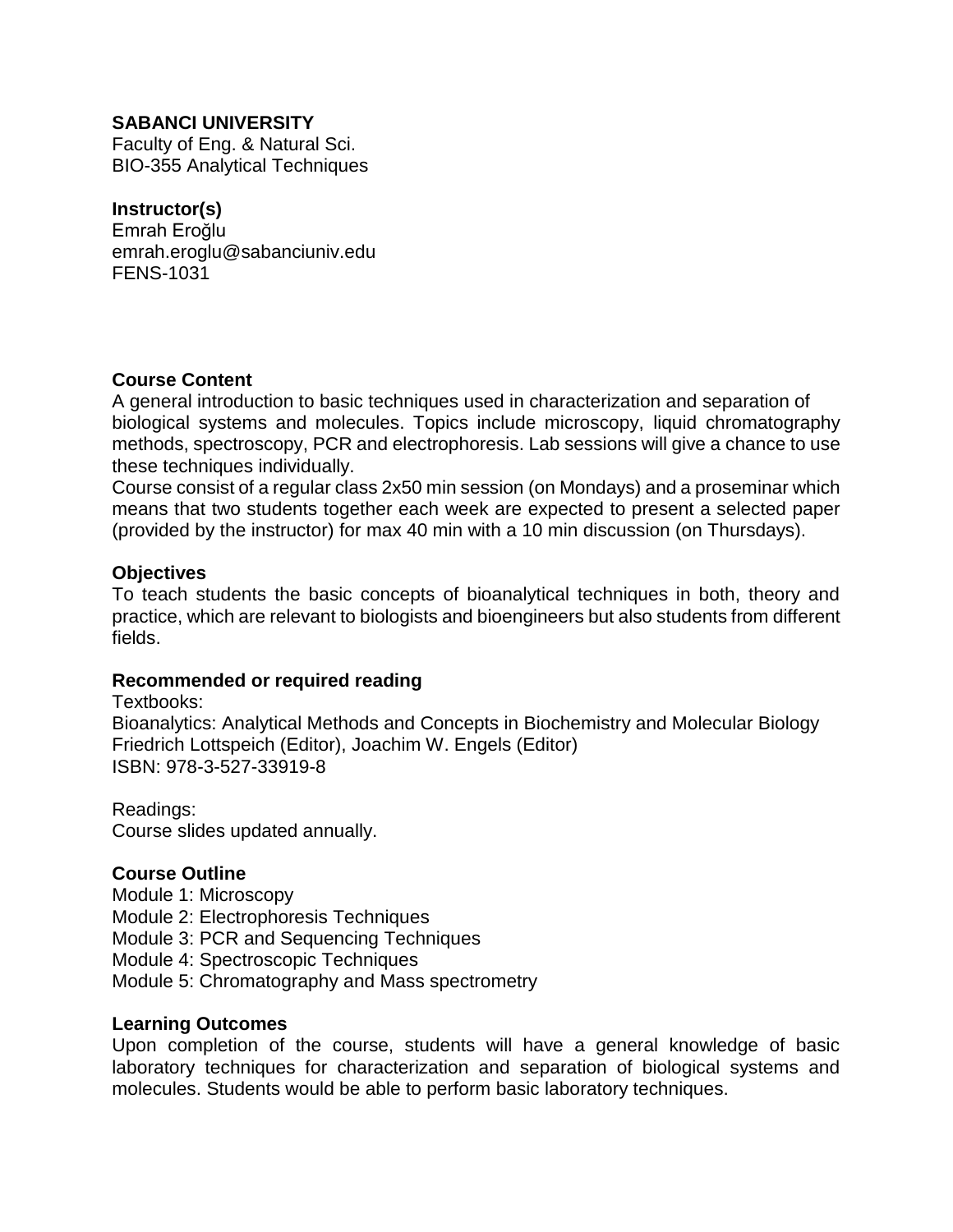## **Module 1 Microscopy**:

- Basic Concepts in Microscopy
- Light microscopy (Brightfield, Phasecontrast, DIC)
- Fluorescence microscopy
- Confocal Microscopy
- Live-cell imaging and Sensor techniques

### **Module 2 Electrophoresis Techniques**:

- Basic Concepts in Electrophoresis
- Horizontal and Vertical Electrophoresis
- 2D Gel Electrophoresis and Protein Detection Methods
- Electrophoresis of Nucleic Acids

## **Module 4 Spectroscopic Techniques:**

- Introduction and basic concepts of Spectroscopic Techniques
- UV-VIS Spectroscopy

# **Module 5 PCR Techniques:**

- Principles of Polymerase Chain reaction
- Preparative and Diagnostic PCR
- DNA Sequencing methods
- Sanger Sequencing, Next Generation Sequencing Methods

### **Module 6 Chromatography and Mass spectrometry:**

- Basic Principles of Chromatography
- Thin layer chromatography
- Liquid Chromatography
- Principles of MALDI-TOF

### **Course Policies**

Class attendance not required but strongly recommended. Lab sessions are obligatory.

### **Lab Experiments**

Will be every second week in line with the topics discussed in the lecture.

- 1. Lab safety, pipetting and calibration
- 2. Light microscopy (Compound and Phasecontrast)